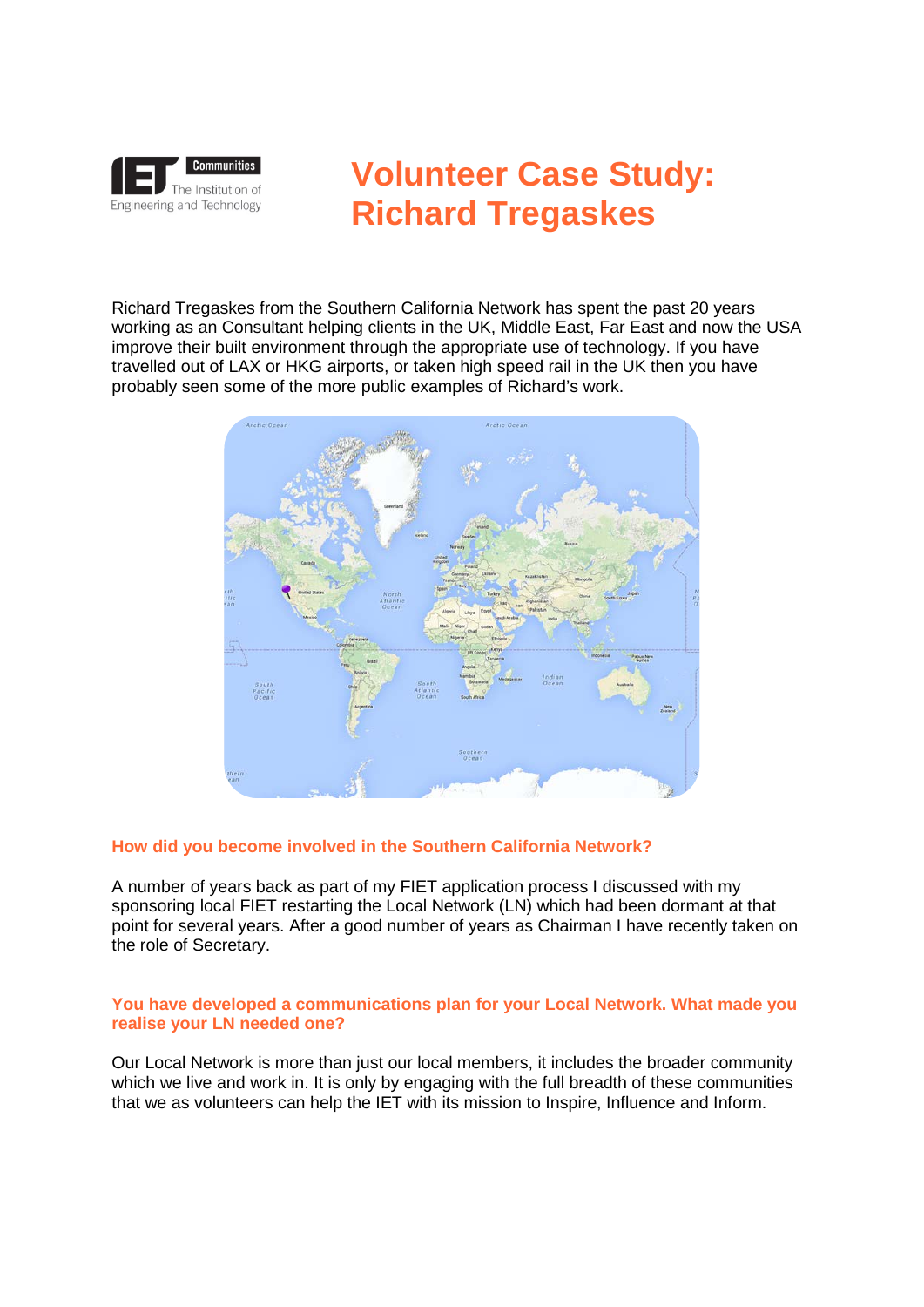The IET is not as well-known as more prominent US based professional Engineering organisations so we struggled for many years in Southern California to raise awareness of what the IET can offer and to get any participants for a Present Around The World (PATW). After listening to students and faculty we adjusted our promotional message and held our first successful PATW. As Engineers we know that feedback is important so we reached out to the engineering college where our PATW winner was studying to inform them how well he had done in the hope of influencing them into publicising the PATW for us the next time it was held. The college was so delighted at one of their students out performing students at other local universities that they wrote an article on their website about the competition, which we in turn linked to from the PATW Facebook page.



It was the immediate success of getting somebody else to write about what we had done that led to the germination of the idea of being more disciplined in our communications with our community.

#### **How does the communications matrix assist in your communications to the wider members?**

We use our month by month list of Local Events to help identify a possible blog post on our Engineering Communities site. Blog posts are an enduring reminder of what the Local Network has been up to and shows the variety of technical talks and visits that we get up to. If we combine the blog posts with any events that are going to happen in the next month and any IET theme (e.g. Presidents Address or Achievement Awards) it is easy to create a few short paragraphs to put in a monthly Adestra email. Much of the content can be prepared in advance and grouped around the inform, inspire, influence theme and refined nearer to publication. By mixing global and local news and upcoming events and linking to more detailed content on our Engineering Communities site or the wider IET site we hope our audience is influenced to participate locally both by attending and hosting events.

As a Local Network we are not going to grow our sphere of influence in our community if we just rely on emailing those people who have been to events in the past. By creating a matrix of events and topics what we want to talk about, we can identify months in advance the relevant local professional organisation to partner with to mutually publicise events.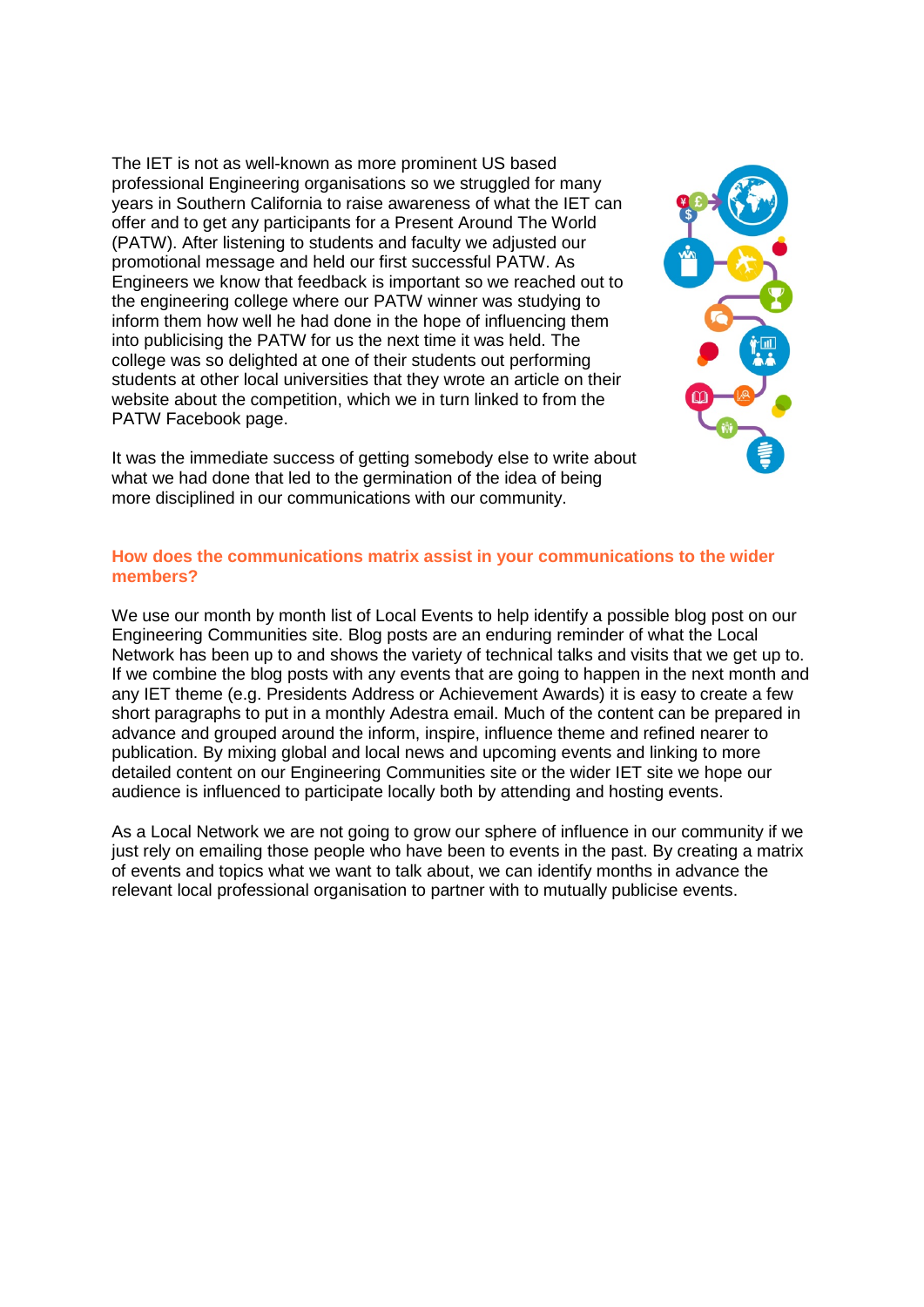| <b>Month</b>     | <b>IET Events / Focus</b>   | <b>SoCal Event</b>                                     | <b>Blog Post /</b><br><b>Community Site</b>            | <b>Newsletter Contents</b>                                          |                                                           |                                       |
|------------------|-----------------------------|--------------------------------------------------------|--------------------------------------------------------|---------------------------------------------------------------------|-----------------------------------------------------------|---------------------------------------|
|                  |                             |                                                        |                                                        | <b>Inform</b>                                                       | Influence                                                 | <b>Inspire</b>                        |
| January          | AF Harvey Research<br>Prize | PATW Prep at LMU<br>(YP)                               | <b>Newsletter</b>                                      | <b>AF Harvey</b><br><b>Research Prize</b>                           | <b>PATW</b>                                               | <b>FLL Donation</b>                   |
| February         |                             |                                                        | Newsletter                                             | Thank PATW Prep<br>Sponsor                                          | Wet Design Promo                                          | <b>Sphero Donation</b><br>suggestions |
| <b>March</b>     |                             | WET Design, PATW                                       | <b>WET Design</b>                                      | <b>WET Design Blog</b><br>Post                                      | <b>OC Vital Link</b>                                      | <b>PATW</b>                           |
| <b>April</b>     |                             | OC Vital Link STEAM                                    | PATW blog                                              | <b>Edwards AFB</b>                                                  | CVC feedback to<br>David                                  | <b>PATW</b>                           |
| <b>May</b>       | <b>LN Budget Prep</b>       |                                                        | FLL and Sphero blog<br>/ Photos                        | California LinkedIn<br>group                                        | <b>SCE Electric</b><br><b>Vehicle Technical</b><br>Centre | FLL and Sphero                        |
| June             | CVC, Innovation<br>Awards   | <b>SCE Electric Vehicle</b><br><b>Technical Centre</b> |                                                        | DR & BCP - A<br>practitioners<br>perspective                        |                                                           | <b>Innovation Awards</b>              |
| July             |                             | DR & BCP - A<br>Practitioners<br>Perspective           | <b>SCE Electric Vehicle</b><br><b>Technical Centre</b> | <b>SCE Electric</b><br><b>Vehicle Technical</b><br>Centre Blog post | DR & BCP - A<br>Practitioners<br>Perspective<br>Promo     | Volunteering<br>Opportunities         |
| <b>August</b>    | Americas PATW               |                                                        | DR & BCP - A<br>Practitioners<br>Perspective           | <b>JPL Talk</b>                                                     |                                                           |                                       |
| <b>September</b> |                             | <b>JPL Talk</b>                                        | <b>JPL Talk</b>                                        | Americas PATW                                                       |                                                           | <b>JPL Talk</b>                       |
| October          | <b>President's Address</b>  |                                                        |                                                        |                                                                     |                                                           | Presidents<br>Address                 |
| <b>November</b>  | <b>Achievement Awards</b>   |                                                        |                                                        |                                                                     | <b>Christmas Lunch</b>                                    |                                       |
| <b>December</b>  |                             | Christmas Lunch                                        |                                                        |                                                                     | Merry Christmas,<br>Advertise 2017<br>Calendar            |                                       |

**Southern California Communications Matrix**